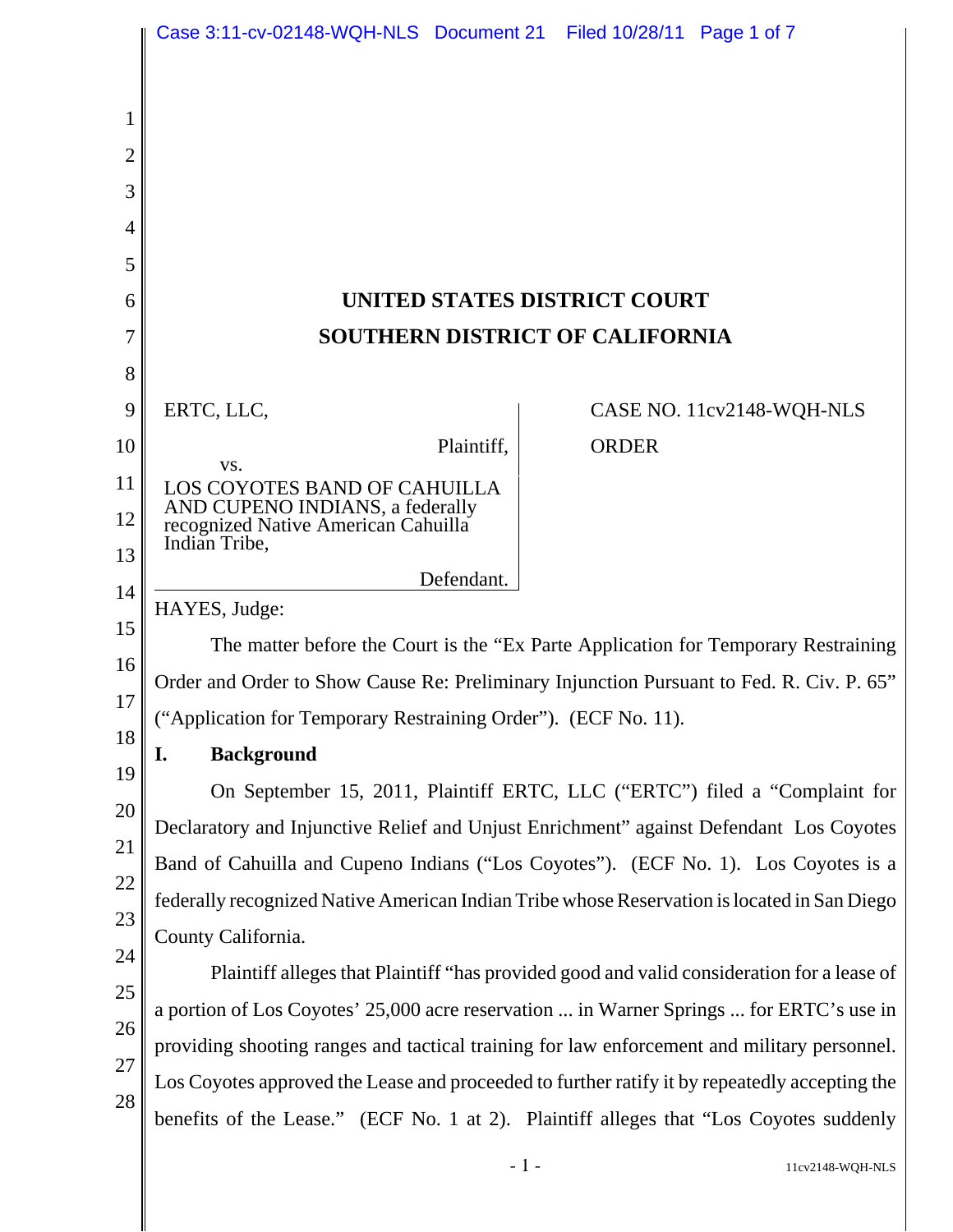1 2 3 4 5 6 7 disavowed the Lease," and "[a]fter breaking off negotiations, on September 12, 2011, the Tribe issued a Notice of Violation of Tribal Ordinances." *Id*. Plaintiff alleges that "[m]embers of Los Coyotes even threatened to take matters into their own hands if ERTC did not vacate the leased property—tragically, such threats came to fruition when the Tribe allowed certain Tribal members to take matters into their own hands by pouring gasoline on ERTC's security booth and lighting it on fire, and destroying new surveillance cameras that were installed following the fire." *Id*.

8 9 10 11 On September 16, 2011, Plaintiff filed an Ex Parte Application for Temporary Restraining Order. (ECF No. 4). On September 19, 2011, Los Coyotes filed an Opposition to the application. (ECF No. 7). On September 20, 2011, a hearing on the application was held before this Court, at which the application was withdrawn. (ECF No. 8).

12 13 14 15 16 17 18 19 20 21 22 23 24 25 26 On October 26, 2011, Plaintiff filed a second Ex Parte Application for Temporary Restraining Order. (ECF No. 11). Plaintiff moves for a temporary restraining order "enjoining and restricting the Los Coyotes Band of Cahuilla and Cupeno Indians ..., its members, and anyone acting in concert with them, from committing the following acts: (1) Taking any action to evict or forcibly remove ERTC, its personnel, its equipment, its improvements, and its guests from the leased premises; Taking any action to destroy, alter, tamper with, interfere with or inflict injury to ERTC personnel, its equipment, its improvements, and its guests;<br>(3) Tal Taking any action to restrict ingress and egress to and from the leased premises by any ERTC personnel or its guests; and (4) Taking any action to interfere with ERTC's operation Taking any action to interfere with ERTC's operations. *Id*. at 7. In support of the Application for Temporary Restraining Order, Plaintiff filed a Declaration of Francine Kupsch, who "served as the Tribal Spokesperson and Chairperson from on or about January 2008 to on or about December 2010." (Kupsch Decl. ¶ 1, ECF No. 12). Kupsch states that, "[o]n or about February or March 2010," she executed on behalf of Los Coyotes a lease between Los Coyotes and ERTC ("Initial Lease"). *Id*. ¶ 4. The Initial

27 Lease, which is attached to Kupsch's Declaration, provides for a lease term of six years and

28 eleven months, and states: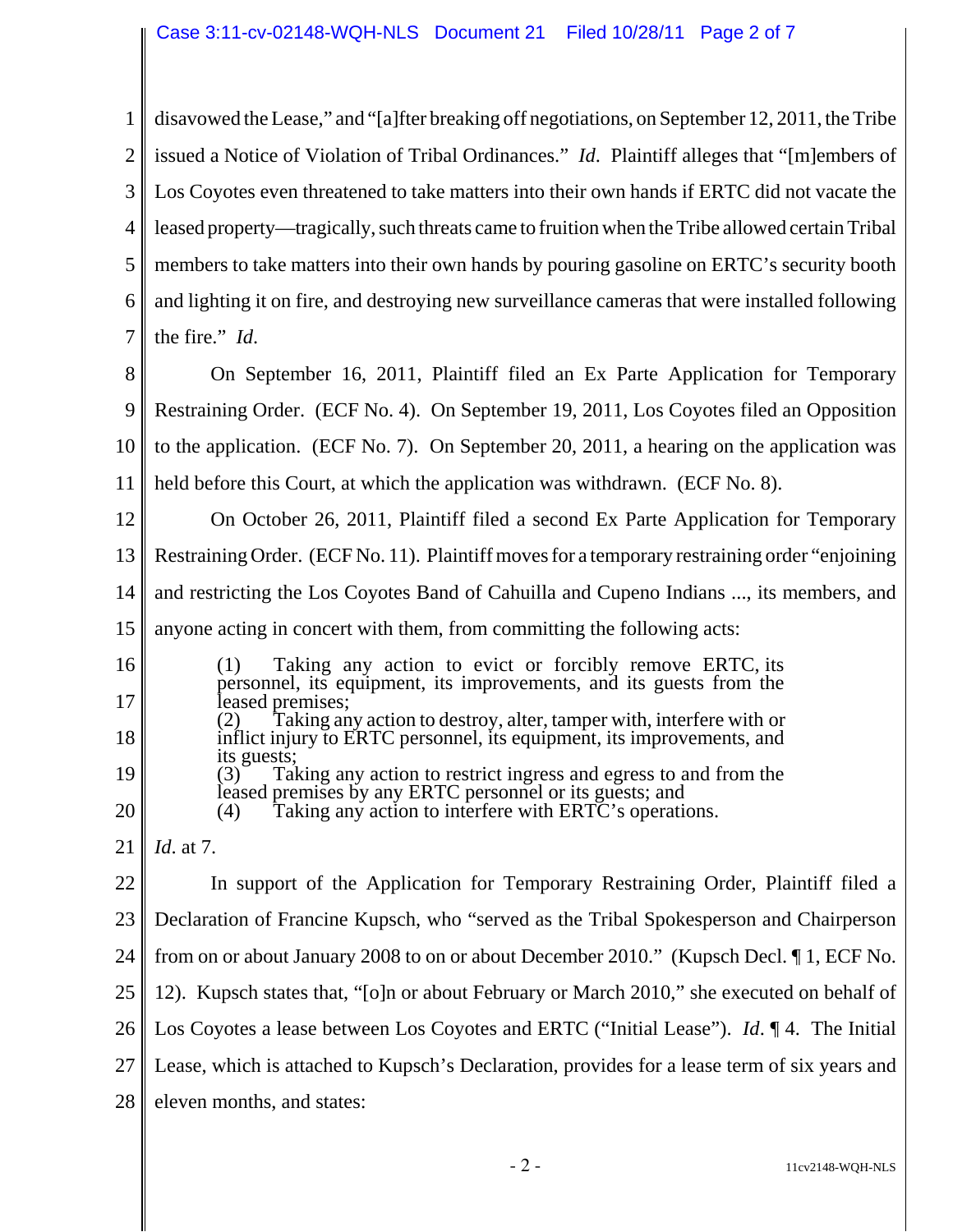## Case 3:11-cv-02148-WQH-NLS Document 21 Filed 10/28/11 Page 3 of 7

The Tribe irrevocably grants ERTC ... a waiver of the Tribe's sovereign immunity from suit on claims arising from or related to the parties' relationship and/or this Lease.... The Tribe consents to the jurisdiction of the United States District Court for the Southern District of California.... [T]he Tribe waives the right to have any dispute, controversy, suit, or any other proceeding heard in a tribal forum, council, tribunal, or adjudicative body.

(ECF No. 16-2 at 7). The Initial Lease states that "[e]ach party represents and warrants to the other that ... this Lease has been duly and validly authorized, executed and delivered by such Party and no other action is requisite to the valid and binding execution, delivery and performance of this Lease by such Party...." *Id*. at 8. The signature page of the Initial Lease for the "Tribe" contains Kupsch's signature, and a blank space below the words: "[TRIBAL STAMP AND ASSEMBLY COUNCIL RATIFICATION TO BE INSERTED BELOW]." *Id*. at 11.

11 12 13 14 15 16 17 18 19 In her Declaration, Kupsch states that, on November 5, 2010, Kupsch executed two addenda to the Initial Lease, which extended the terms of the Lease to twenty-four years and eleven months. (Kupsch Decl. ¶ 6, ECF No. 12). Kupsch states that, on December 20, 2010, "the Initial Lease was revised and updated," and "[o]n behalf of the Tribe, I executed [the] Updated Lease." *Id*. ¶ 7-8. The Updated Lease, which is attached to Kupsch's Declaration, contains the same provisions as the Initial Lease quoted above, *see* ECF No. 16-7 at 7-8, and the signature page for the "Tribe" in the Updated Lease contains Kupsch's signature, and a blank space below the words: "[TRIBAL STAMP AND ASSEMBLY COUNCIL RATIFICATION TO BE INSERTED BELOW]." *Id*. at 11. Kupsch states:

- It is the custom and practice of the Tribe to have the Tribal Spokesperson and Chairperson to have authority to enter into contracts and agreements, including leases, on behalf of the Tribe. Under the Tribe's custom and practice, contracts and agreements signed by the Tribal Spokesperson and Chairperson are binding on the Tribe.
- While serving as the Tribal Spokesperson and Chairperson, I had the Tribe's authority to negotiate and enter into contracts and agreements, including leases, with third parties on behalf of the Tribe.
- 25 26 *Id*. ¶¶ 2-3.

1

2

3

4

5

6

7

8

9

10

20

21

22

23

24

- Plaintiff filed a Declaration from Sean Roach, a member of Plaintiff. Roach states:
- 27 28 In my dealings with the Tribe, I have always been directed to deal with one person—the Tribal Spokesperson and Tribal Chairperson. That was the case when Francine Kupsch held that office and after Shane Chapparosa was elected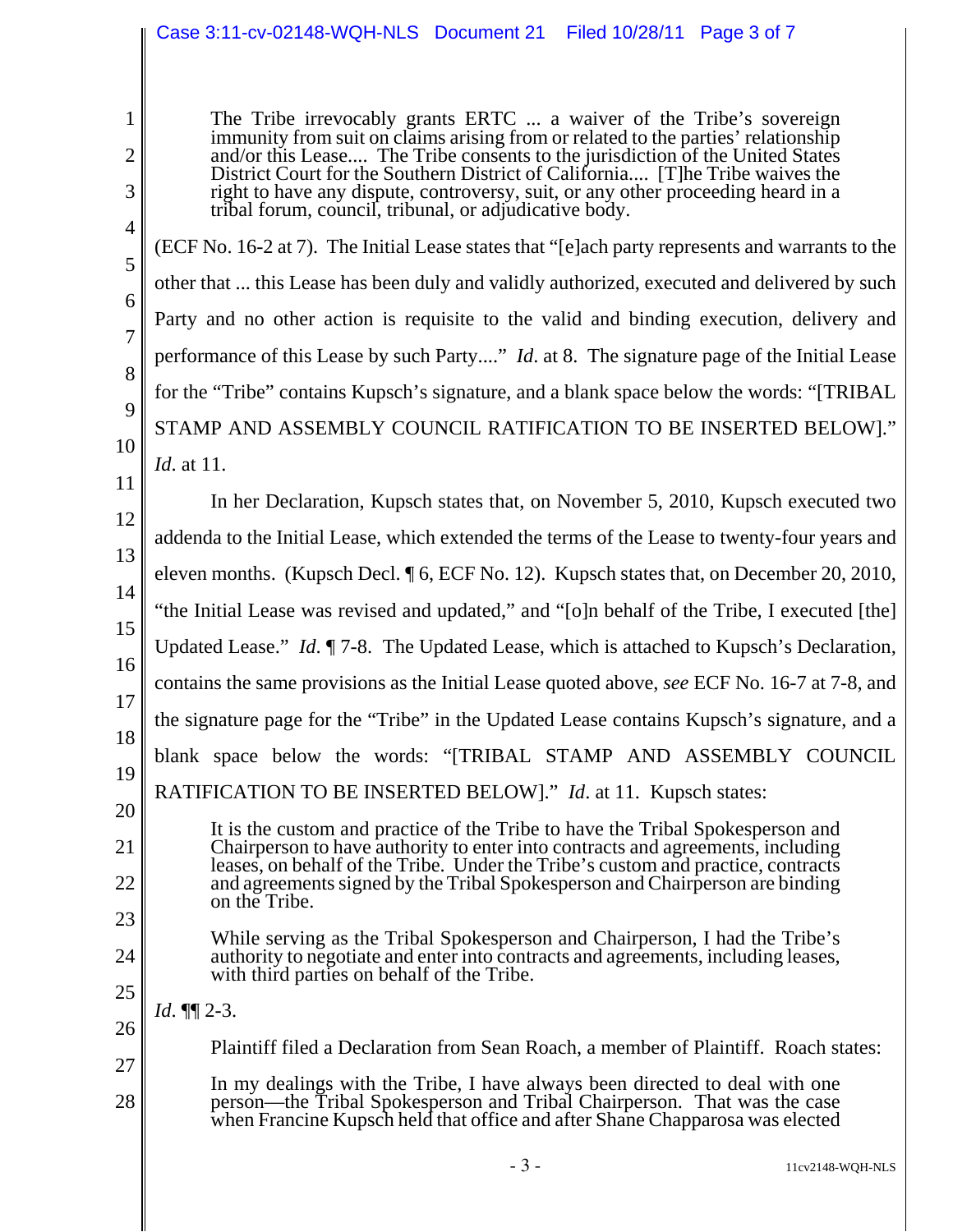|        | Case 3:11-cv-02148-WQH-NLS Document 21 Filed 10/28/11 Page 4 of 7                                                                                                                                                                                       |  |  |
|--------|---------------------------------------------------------------------------------------------------------------------------------------------------------------------------------------------------------------------------------------------------------|--|--|
|        |                                                                                                                                                                                                                                                         |  |  |
| 1      | to that office on or about December 12, 2010.                                                                                                                                                                                                           |  |  |
| 2      | I have specifically asked the Tribe if it had a Tribal Stamp to affix to agreements                                                                                                                                                                     |  |  |
| 3      | to signify Tribal approval and was told that Los Coyotes had no such stamp. I<br>have also specifically asked the Tribe if it had any approval process, in writing<br>or otherwise, and was told that it did not. Instead, its custom and tradition was |  |  |
| 4      | that the Tribal Spokesperson and Chairperson had the authority to enter into<br>agreements on its behalf.                                                                                                                                               |  |  |
| 5      | (Roach Decl. T 2-3, ECF No. 4-4). Roach states that "Los Coyotes has repeatedly accepted                                                                                                                                                                |  |  |
| 6<br>7 | benefits of the Initial Lease and Addenda," including lease payments in excess of \$25,000 and                                                                                                                                                          |  |  |
| 8      | work performed by ERTC related to a "Children's Park" on Tribal land. <i>Id.</i> 13. Roach states                                                                                                                                                       |  |  |
| 9      | that, on June 16, 2011 and September 12, 2011, Los Coyotes representatives sent ERTC a                                                                                                                                                                  |  |  |
| 10     | "Notice of Violation of Tribal Ordinances," stating that "the purported ground lease is<br>invalid"; ERTC's "continued use and occupancy constitutes a trespass"; and ERTC is "in                                                                       |  |  |
| 11     |                                                                                                                                                                                                                                                         |  |  |
| 12     | violation of  [t]he Los Coyotes  Eviction and Exclusion Ordinance." (ECF No. 4-4 at 8,                                                                                                                                                                  |  |  |
| 13     | 14).                                                                                                                                                                                                                                                    |  |  |
| 14     | On October 28, 2011, Los Coyotes filed an opposition to the Application for Temporary                                                                                                                                                                   |  |  |
| 15     | Restraining Order. (ECF No. 18). Los Coyotes contends that Plaintiff failed to effect proper                                                                                                                                                            |  |  |
| 16     | service of the Summons, Complaint and Application for Temporary Restraining Order. Los                                                                                                                                                                  |  |  |
| 17     | Coyotes contends that the "25-year lease on tribal trust lands  was never approved by the                                                                                                                                                               |  |  |
| 18     | Bureau of Indian Affairs as required under Federal law, including, but not limited to 25 U.S.C.                                                                                                                                                         |  |  |
| 19     | $\S 81$ and 25 C.F.R. 162." <i>Id.</i> at 2. Los Coyotes contends:                                                                                                                                                                                      |  |  |
| 20     | The unapproved lease contains what purports to be a waiver of sovereign<br>immunity signed by the former Chairperson, but on its face does not evidence                                                                                                 |  |  |
| 21     | any approval by the Tribe's General Council, which is the Tribe's governing<br>body, nor was it approved by the Los Coyotes Executive Council which is its                                                                                              |  |  |
| 22     | elected officials                                                                                                                                                                                                                                       |  |  |
| 23     | Under the Tribe's custom and tradition, the Chairperson or Spokesperson is not<br>unilaterally authorized to waive the Tribe's sovereign immunity. That can only                                                                                        |  |  |
| 24     | be done by a vote of the Tribe's General Council with the concurrence of its<br>Executive Council.                                                                                                                                                      |  |  |
| 25     | Notwithstanding the Tribe's governing principles the former Spokesperson                                                                                                                                                                                |  |  |
| 26     | signed an Ultra Vires document purporting not only to waive the Tribe's<br>sovereign immunity and also purporting to waive exhaustion of the Tribe's                                                                                                    |  |  |
| 27     | administrative remedies which include proceeding in its Tribal Court                                                                                                                                                                                    |  |  |
| 28     | Under existing tribal law and federal law the Los Coyotes tribe's exclusive<br>jurisdiction for resolution of the lease's validity and also its enforcement of<br>breach, is its tribal court, the Intertribal Court of Southern California             |  |  |
|        | - 4 -<br>11cv2148-WQH-NLS                                                                                                                                                                                                                               |  |  |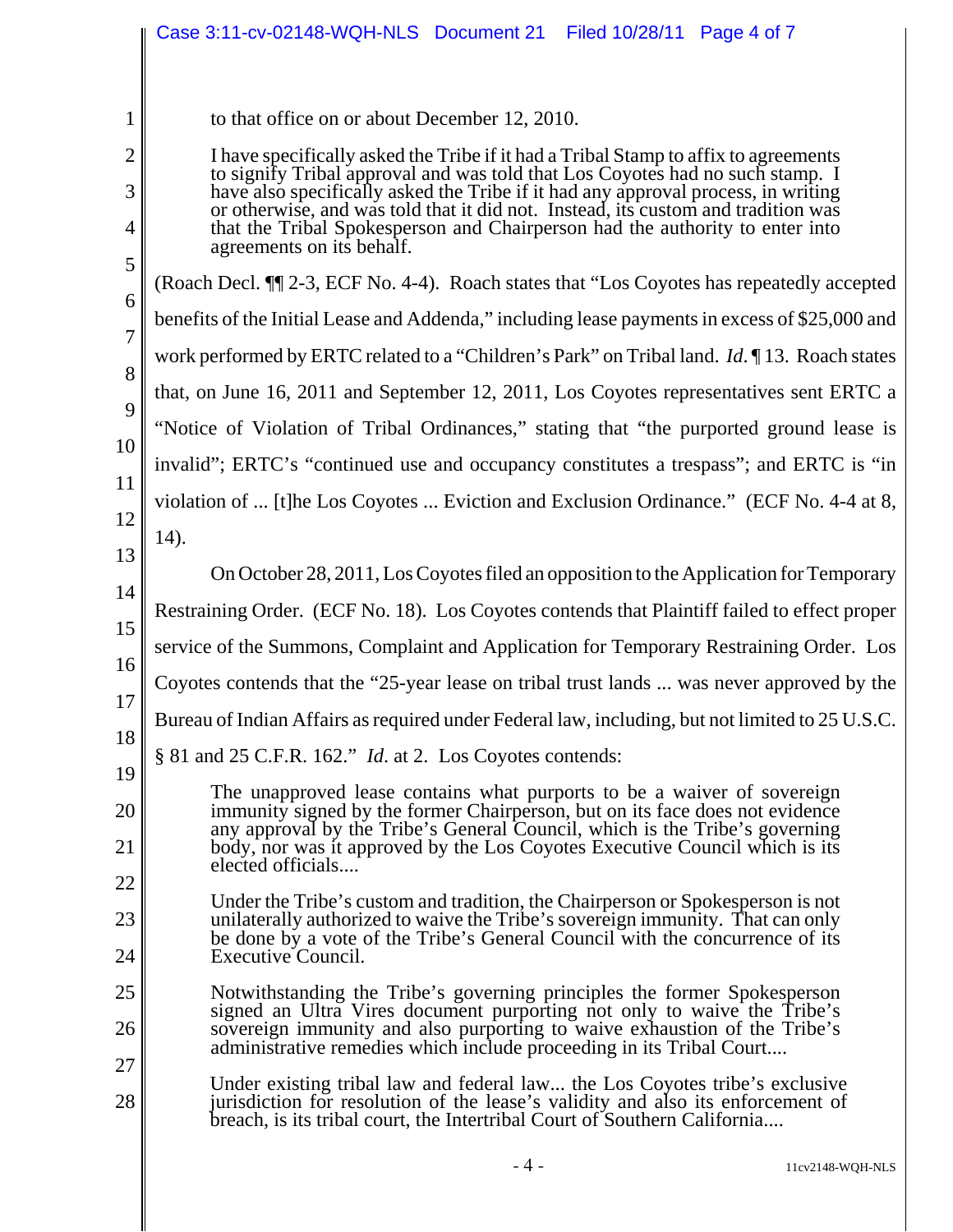Plaintiff relies on circular logic for this Court to assume jurisdiction or to make any provisional orders since, if the purported lease is not valid then the purported waiver of immunity contained therein is also not valid.

*Id.* at 2-4. Los Coyotes contends: "Since Plaintiff is requesting that this Court allow it to occupy a federal Indian Reservation on trust land, it is in effect asking for an extraordinary remedy that this Court does not have the authority or jurisdiction to grant, and even if it did it would require a substantial amount of bond." *Id*. at 3.

Los Coyotes attached to the opposition a copy of an "Eviction and Exclusion Ordinance" adopted by the Los Coyotes General Council on June 14, 2009, and signed by Kupsch, among others. (ECF No. 18 at 7). The Eviction and Exclusion Ordinance states: "A person may exercise possession and use of Reservation lands only pursuant to a valid lease, assignment or license as authorized by the General Council of the Tribe which is in effect." *Id.* at 8. The Eviction and Exclusion Ordinance states: "A person is subject to eviction from the Reservation under this ordinance for any one or more of the following reasons: 1. A person is in possession of Reservation lands without the consent of the Tribe, evidenced by a lease, assignment or license, as authorized by the General Council...." *Id*.

16 18 On October 28, 2011, the Court heard oral argument on the Application for Temporary Restraining Order.

19 **II. Standard of Review**

1

2

3

4

5

6

7

8

9

10

11

12

13

14

15

17

20 21 22 23 24 25 26 27 28 When the nonmovant has received notice, as here, the standard for issuing a temporary restraining order is the same as that for issuing a preliminary injunction. *See Stuhlbarg Int'l Sales Co., Inc. v. John D. Brush & Co., Inc.*, 240 F.3d 832, 839 n.7 (9th Cir. 2001). "[A] preliminary injunction is an extraordinary and drastic remedy, one that should not be granted unless the movant, *by a clear showing*, carries the burden of persuasion." *Mazurek v. Armstrong*, 520 U.S. 968, 972 (1997) (quotation omitted). To obtain preliminary injunctive relief, a movant must show "that he is likely to succeed on the merits, that he is likely to suffer irreparable harm in the absence of preliminary relief, that the balance of equities tips in his favor, and that an injunction is in the public interest." *Winter v. Natural Res. Def. Council*, 555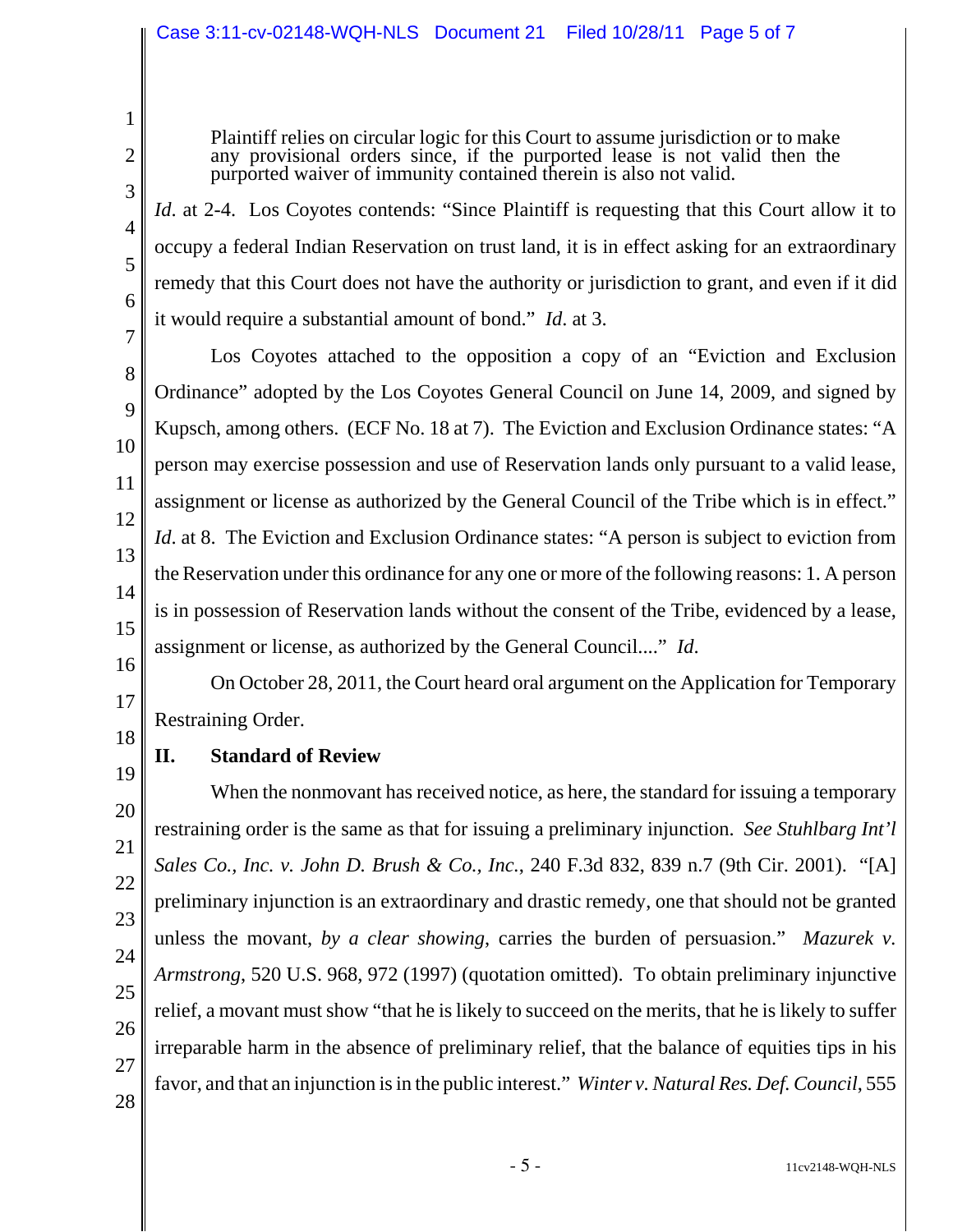1 2 3 U.S. 7, 20 (2008); *see also Alliance for the Wild Rockies v. Cottrell*, 632 F.3d 1127, 1135 (9th Cir. 2011) ("[S]erious questions going to the merits and a balance of hardships that tips sharply towards the plaintiff can support issuance of a preliminary injunction....").

4 **III. Analysis**

5 6 7 8 9 10 11 "Suits against Indian tribes are ... barred by sovereign immunity absent a clear waiver by the tribe or congressional abrogation." *Oklahoma Tax Comm'n v. Citizen Band Potawatomi Indian Tribe*, 498 U.S. 505, 509 (1991). "It is settled that a waiver of [tribal] sovereign immunity cannot be implied but must be unequivocally expressed." *Santa Clara Pueblo v. Martinez*, 436 U.S. 49, 58 (1978) (quotation omitted). "There is a strong presumption against waiver of tribal sovereign immunity." *Demontiney v. United States*, 255 F.3d 801, 811 (9th Cir. 2001) (citation omitted).

12 13 14 15 16 17 18 In order for ERTC to demonstrate that a temporary restraining order is warranted, ERTC must first demonstrate a likelihood of success on the merits on its claim that Los Coyotes has waived its tribal sovereign immunity. ERTC contends that Kupsch had actual authority to bind Los Coyotes to the terms of the lease (including the provision waiving sovereign immunity) or, alternatively, that Los Coyotes is bound by the terms of the lease by operation of law pursuant to equitable doctrines (e.g., based upon Kupsch's apparent authority, and/or based upon Los Coyotes' acceptance of benefits from the lease).

19 20 21 22 23 24 25 26 Los Coyotes has presented evidence that, prior to Kupsch signing the Initial Lease, the Los Coyotes General Council passed an ordinance stating that "[a] person may exercise possession and use of Reservation lands only pursuant to a valid lease, assignment or license as authorized by the General Council of the Tribe which is in effect." (ECF No. 18 at 8; Eviction and Exclusion Ordinance). ERTC has failed to present evidence to show that the Los Coyotes General Council authorized any version of the lease. The Court finds that ERTC has failed to demonstrate a likelihood of success on the merits of its claim that Kupsch had actual authority to bind Los Coyotes to the lease provision and to waive sovereign immunity.

27

Courts have found that equitable doctrines cannot supercede a specific tribal law

28